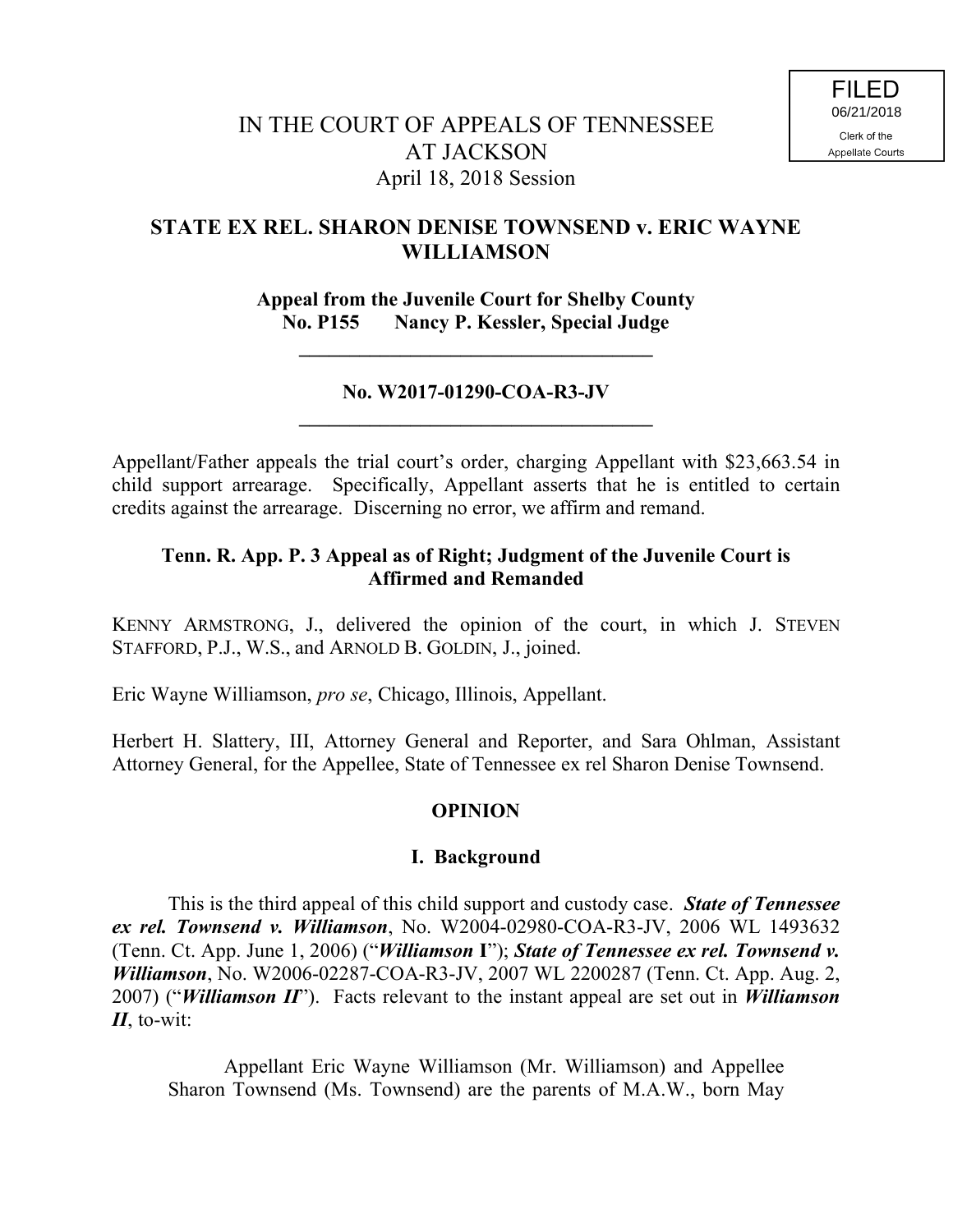22, 1998. In May 2003, Mr. Williamson's parentage was established following his petition to establish parentage. The trial court awarded Mr. Williamson and Ms. Townsend joint custody, with Ms. Townsend named primary custodian, and set Mr. Williamson's child support obligation at \$521 per month, payable by income assignment. Mr. Williamson was also ordered to provide medical insurance and expenses for M.A.W.

On June 4, 2003, Ms. Townsend filed a petition stating that M.A.W. had been residing with her since birth and seeking custody. This matter was docketed under number P658. On January 12, 2004, Mr. Williamson, now a resident of Missouri, filed an intervening petition for sole custody alleging a material change in circumstance. In his petition, Mr. Williamson asserted that Ms. Townsend had not provided proper supervision for M.A.W. On June 16, 2004, the juvenile referee established a visitation schedule and continued the matter.

The matter was heard by the trial court on June 16, 2004; neither party was represented by counsel. At the hearing Mr. Williamson argued that Ms. Townsend neglected M.A.W. . . . At the conclusion of the hearing, the trial court found that Mr. Williamson had not proved a change in circumstance warranting modification of custody.

Mr. Williamson filed a petition to rehear on June 17, 2004. In the meantime, on August 9, 2004, Ms. Townsend and the State Child Support Services Division filed petitions against Mr. Williamson for contempt for failure to pay medical expenses. This matter was docketed under docket number P155. On September 14, 2004, under docket number P155, Mr. Williamson filed a petition to modify child support. On September 23, Mr. Williamson filed another request for a rehearing of the custody dispute, this time under docket number P658, the docket number of the original custody modification proceeding. The trial court granted Mr. Williamson's request the same day.

On October 20, 2004, the trial court denied Mr. Williamson's petition to modify child support under docket number P155 and ordered him to be confined to the Shelby County jail "until he purges himself of contempt by paying to the Clerk of the Court the sum of \$500.00, a part of the amount he is in arrears." The trial court also ordered Mr. Williamson to pay Ms. Townsend's attorney's fees in the amount of \$250. However, although the order contained a stamped signature by the juvenile court judge, it included no indication that it had been filed with the clerk of the court. Mr. Williamson filed a notice of appeal of the contempt matter to this Court on November 14, 2004.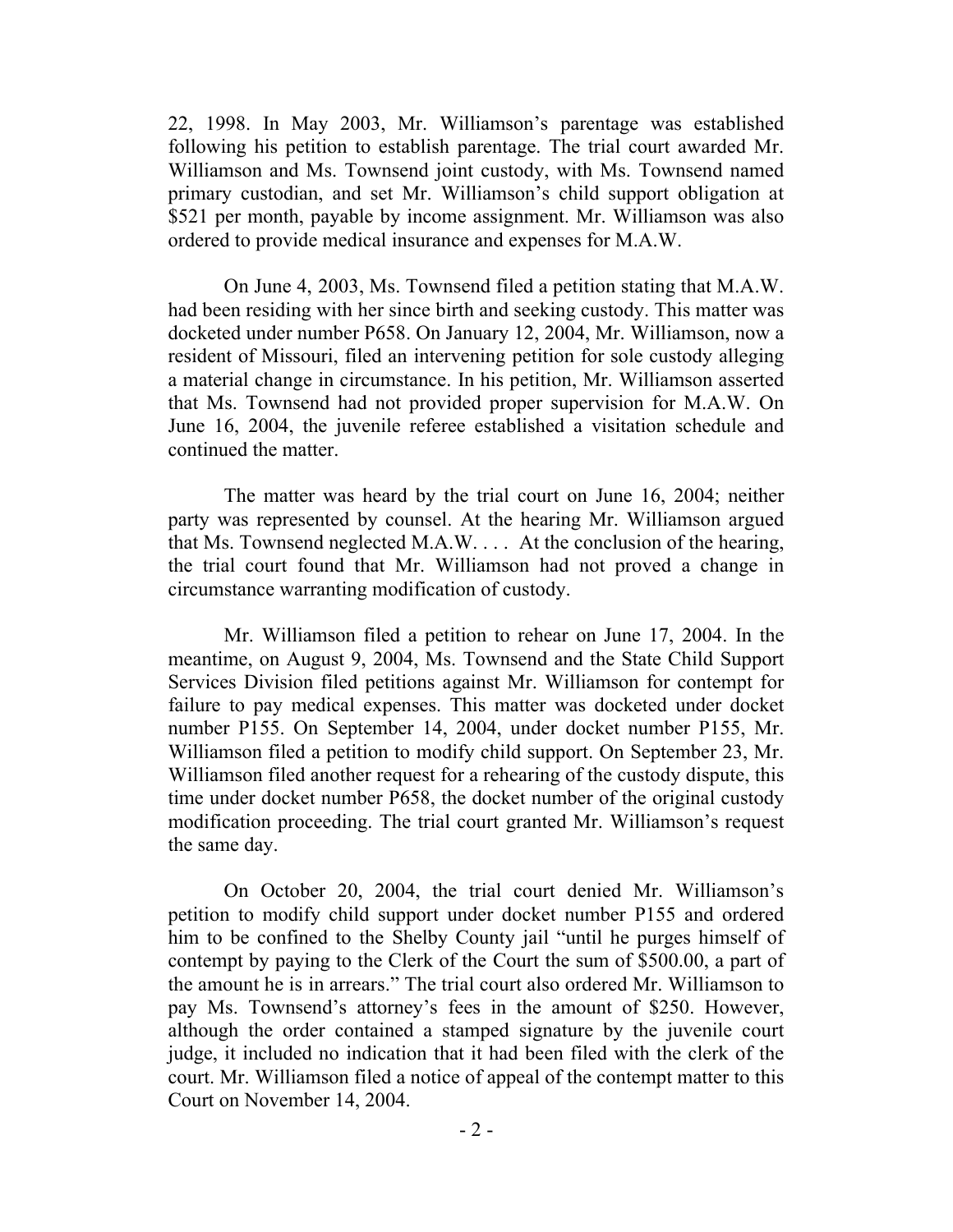In February 2005, Mr. Williamson failed to appear at the rehearing of the custody matter docketed under number P658. The trial court therefore dismissed Mr. Williamson's petition to rehear and reaffirmed its order of June 16, 2004. Like the October 2004 order, however, this order included no indication that it had been filed with the clerk of the court.

After reviewing Mr. Williamson's notice of appeal of the matter docketed under number P155, this Court[, in *Williamson I*,**]** ordered Mr. Williamson to show cause why the matter should not be dismissed for lack of a final judgment. In May 2005, Mr. Williamson, now represented by counsel, filed a motion to consolidate the matters docketed under numbers P155 and P658 in the trial court. The matters were consolidated by the trial court on June 22, 2005.

On June 1, 2006, this Court[, in *Williamson I***,]** dismissed the matter for lack of jurisdiction because the trial court's orders did not "bear any indicia, on their face, of entry by the clerk of the court." The trial court properly filed its order, amended certificates of service were entered, and the order became final on September 11, 2006. Oral argument was heard in this Court on July 18, 2007. We affirm the judgment of the trial court.

*Williamson II*, 2007 WL 2200287, at \*1-2. In *Williamson II*, Mr. Williamson only appealed the trial court's custody determination in its September 11, 2006 order. *Williamson II*, 2007 WL 2200287, at \*2 ("The sole issue presented for review is whether the trial court erred in determining that no material change in circumstance warranting the modification of child custody has occurred since the entry of the initial custody order."). Accordingly, the May 2003 order, which (under *Williamson II*) "became final on September 11, 2006," remained in effect and was not disturbed on appeal. The May 2003 order set Mr. Williamson's child support at \$521 per month.

On June 11, 2007, Appellee filed a petition to modify Mr. Williamson's child support alleging that "since the entry of the last order of support there ha[d] been a significant variance between the Tennessee Child Support guidelines and the amount of child support . . . ordered, such that a modification in child support [was] justified." On October 2, 2007, Appellant Mr. Williamson filed a petition to establish his child support arrears. Specifically, Mr. Williamson's petition states that Mr. Williamson "had physical custody of [M.A.W.] from May 2003 to August 2003, May 2004 to August 2004, and May 2005 to August 2005," during which time periods Appellant allegedly "provided necessaries on behalf of said child." Based on the foregoing averments, Mr. Williamson asked the court to establish his child support arrears and to allow him a credit for necessaries provided during the time Mr. Williamson had custody of the Child. In response to Mr. Williamson's petition, on December 10, 2007, Appellee State of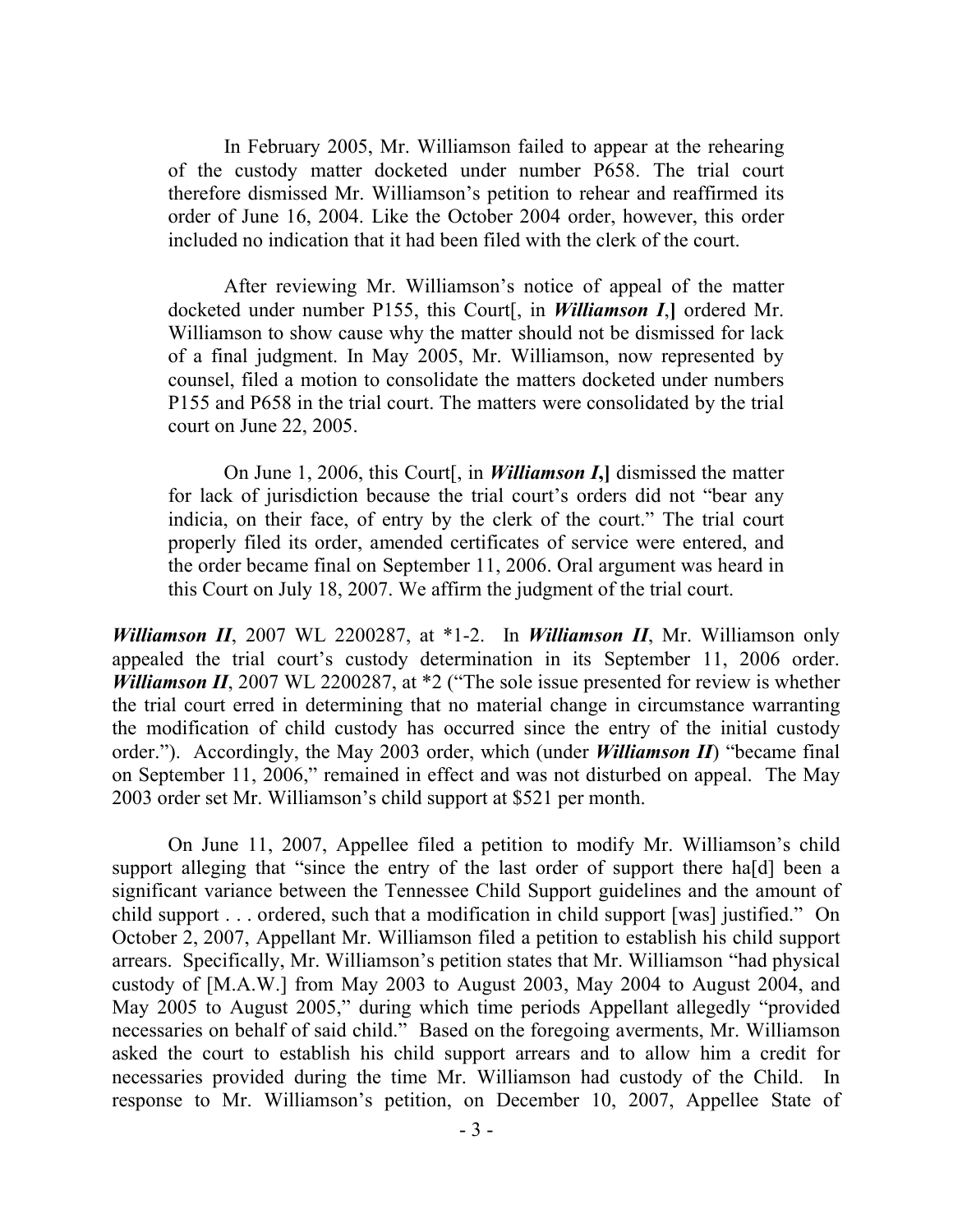Tennessee *ex rel.* Townsend, petitioned the trial court to find Mr. Williamson in contempt for his failure to pay child support in the amount of \$521 per month, as set in the May 2003 order (which became final on September 11, 2006). All of these petitions were heard by the juvenile court referee on March 27, 2008. On the same day, the juvenile court approved the findings and recommendations of the referee, which were that: (1) Mr. Williamson was in contempt of court for failure to pay the \$521 per month in child support; (2) Mr. Williamson would be confined to jail until he paid \$500 toward his total child support arrearage; (3) Mr. Williamson's child support obligation would be decreased from \$521 per month to \$374 per month beginning July 1, 2007.

On May 27, 2010, Mr. Williamson filed a petition to modify child support. By order of August 23, 2010 the juvenile court magistrate denied Mr. Williamson's petition. Mr. Williamson filed a petition for hearing before the judge, which was granted. The trial court heard Mr. Williamson's petition to modify child support on October 5, 2010. By order of October 20, 2010, the juvenile court held, in relevant part, that "the previous order of this Court entered on March 27, 2008 be modified to increase child support payments by income assignment from \$374 monthly to \$545 monthly beginning October  $1, 2010...$ "

On October 20, 2015, Mr. Williamson filed a petition "to modify order, petition to set arrearages and for credit to arrearages," and to terminate child support (based on the child reaching majority). The magistrate heard the petition on December 1, 2015 and entered its initial findings and recommendations on January 8, 2016. The magistrate entered corrected findings and recommendations on February 1, 2016, finding, in relevant part:

2. That the previous order of the Court entered on October 5, 2010 be modified to decrease child support payments from \$545.00 per month to \$352.00 per month beginning November 1, 2015 to be paid by income assignment . . . .

3. That the child support arrears shall be paid by income assignment at the rate of \$50.00 per month beginning November 1, 2015. Payment of arrears at the rate shown above is a minimum payment and does not preclude the petitioner from collecting the judgment by other means . . . .

The magistrate continued the hearing until February 23, 2016 "at the request of the State to contact the State of Illinois to determine what, if any support was paid through Illinois, and for the State of Tennessee to prepare an arrears computation." The case was further continued until May 17, 2016. Following the hearing on May 17, 2016, the magistrate entered findings and recommendations on June 8, 2016. The magistrate terminated Mr. Williamson's child support obligation, effective May 31, 2016. The magistrate further ordered that Mr. Williamson would pay his child support arrearage at a rate of \$150.00 per month, beginning June 1, 2016. The court then continued that case until July 26,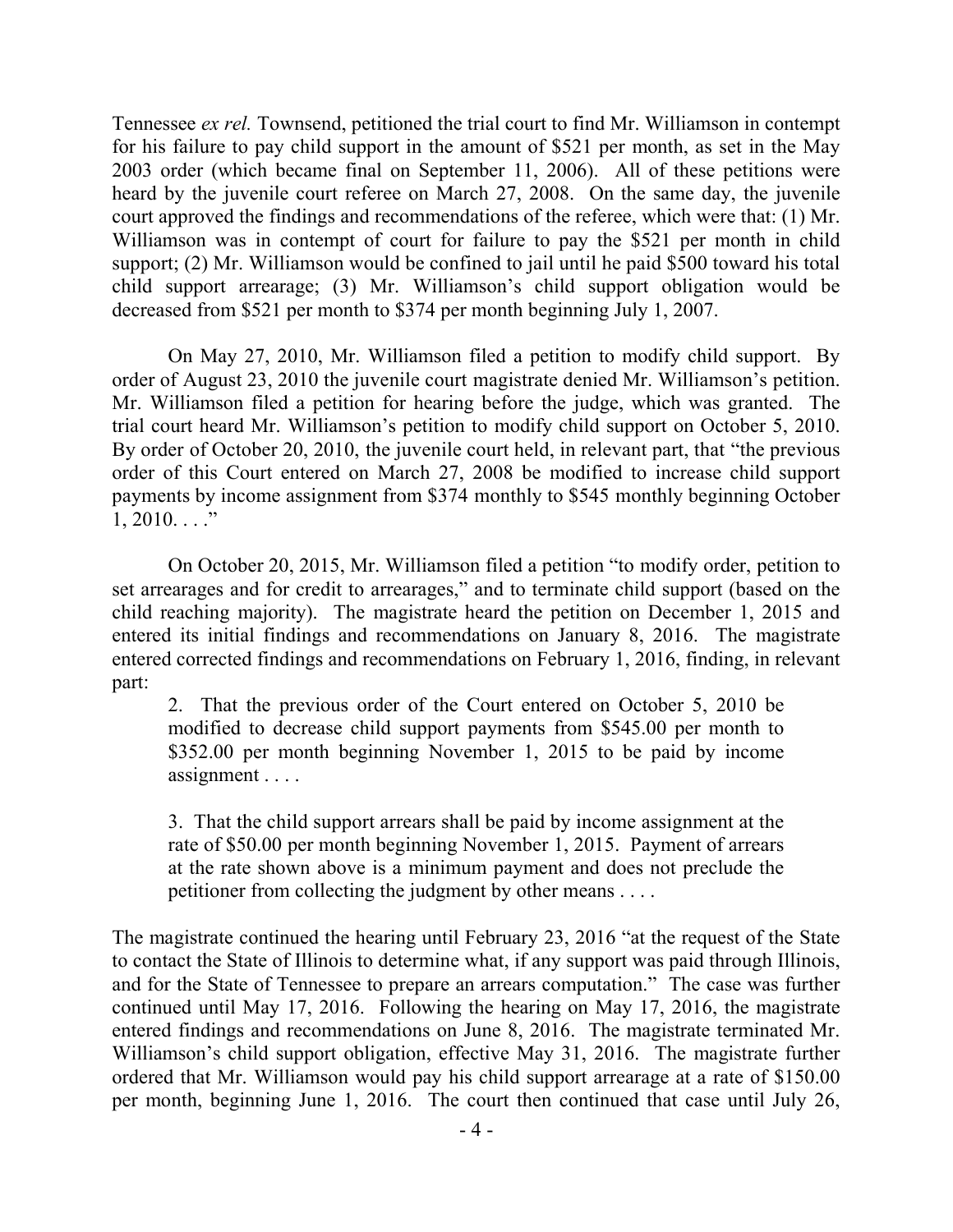2016 "for [Appellant] to provide proof of income and for the State to prepare arrears calculations including the statutory interest." The case was further continued until September 27, 2016. Following a hearing, on November 1, 2016, the magistrate entered further findings and recommendations, which include:

1. That the State advised the Court that the estimated arrears as of September 27, 2016 in their records are calculated in the amount of \$30,355.00 without interest.

2. That [Mr. Williamson's attorney] . . . estimated arrears as of September 27, 2016 [to be] \$24,009.00 without interest.

Due to the above discrepancy, the trial court continued the matter to allow the parties time to resolve the arrearage amount dispute. The magistrate reconvened the hearing on November 15, 2016. On November 29, 2016, the magistrate entered findings and recommendations. Specifically, the magistrate found "[t]hat child support arrears shall be reduced to a judgment in the amount of \$0.00, through and including November 15, 2016." Appellee moved for hearing before the juvenile court judge, which motion was granted.

On May 12, 2017, the trial court heard the matter. Concerning the amount of Mr. Williamson's child support arrearage, the following interchange occurred at the May 12 hearing, to-wit:

THE COURT: All right, and what — what did we determine the arrears are?

THE STATE: As of today, \$23,663.54. . . . That's what the parties have agreed to stipulate it to . . . .

THE COURT: Well, that—let [Appellant's attorney speak].

APPELLANT'S ATTORNEY: [\$]23, 663.54?

THE STATE: Yes.

APPELLANT'S ATTORNEY: Sure.

Although, Mr. Williamson's attorney stipulated to \$23,663.54 in arrears, at trial, Mr. Williamson asserted that the May 2003 order setting child support at \$521 was deemed ineffective in *Williamson I*, and was not deemed final until September 11, 2016, under *Williamson II.* Accordingly, Mr. Williamson asserted that there was no valid court order on child support until September 11, 2006, thus entitling him to credit for any amounts he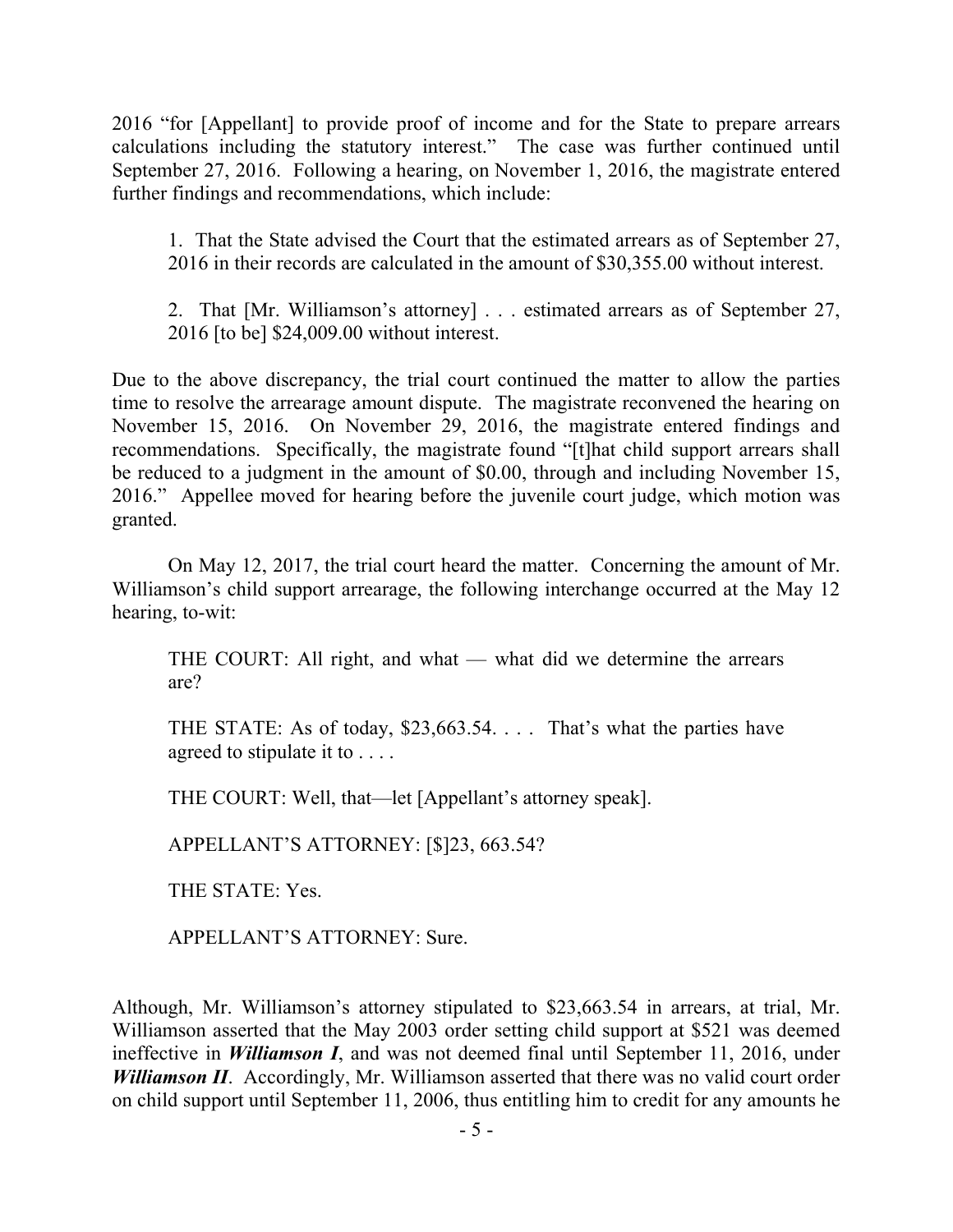paid, under the May 2003 order, from May 2003 until September 11, 2006. The trial court ruled that Mr. Williamson's argument was moot and that the May 2003 order was valid. In addition to the foregoing argument, Mr. Williamson also asserted that he was entitled to credit against his arrears for certain necessaries, which items were evidenced by a list Appellant created and receipts submitted as Trial Exhibits 1 and 2. Following the hearing, on June 13, 2017, the trial court held, in relevant part, as follows:

2. That the Magistrate's ruling entered on November [29,] 2016 is set aside.

3. The prior orders of this Court are valid orders.

5. That the child support arrears shall be reduced to judgment in the amount of \$23,663.54, through and including May 12, 2017, not including interest which shall be added to all accrued arrears at the statutory interest rate of 1% per month, or 12% per year, pursuant to T.C.A.  $\S 36-5-101(f)(1)$ .

\*\*\*

6. That the child support arrears shall be paid by income assignment at the rate of \$329.00 per month beginning June 1, 2017 . . . .

\*\*\*

10. That the [Appellant's] request for credit for necessaries to reduce his child support arrears is denied as the items listed in [Appellant's] Exhibit 1 and Exhibit 2, failed to meet the definition of "necessaries" pursuant to Peychek v. Rutherford . . . .

11. That the [Appellant's] items listed in Exhibit 1 and Exhibit 2 prior to October 20, 2009, are barred by the statute of limitations . . . .

Mr. Williamson appeals.

# **II. Issues**

Appellant raises twelve issues in his brief, however, we perceive that there are three dispositive issues, which we state as follows:

1. Whether Appellant is entitled to credit against his child support arrears for amounts paid from May 2003 through September 11, 2006 under the ineffective May 2003 order on child support.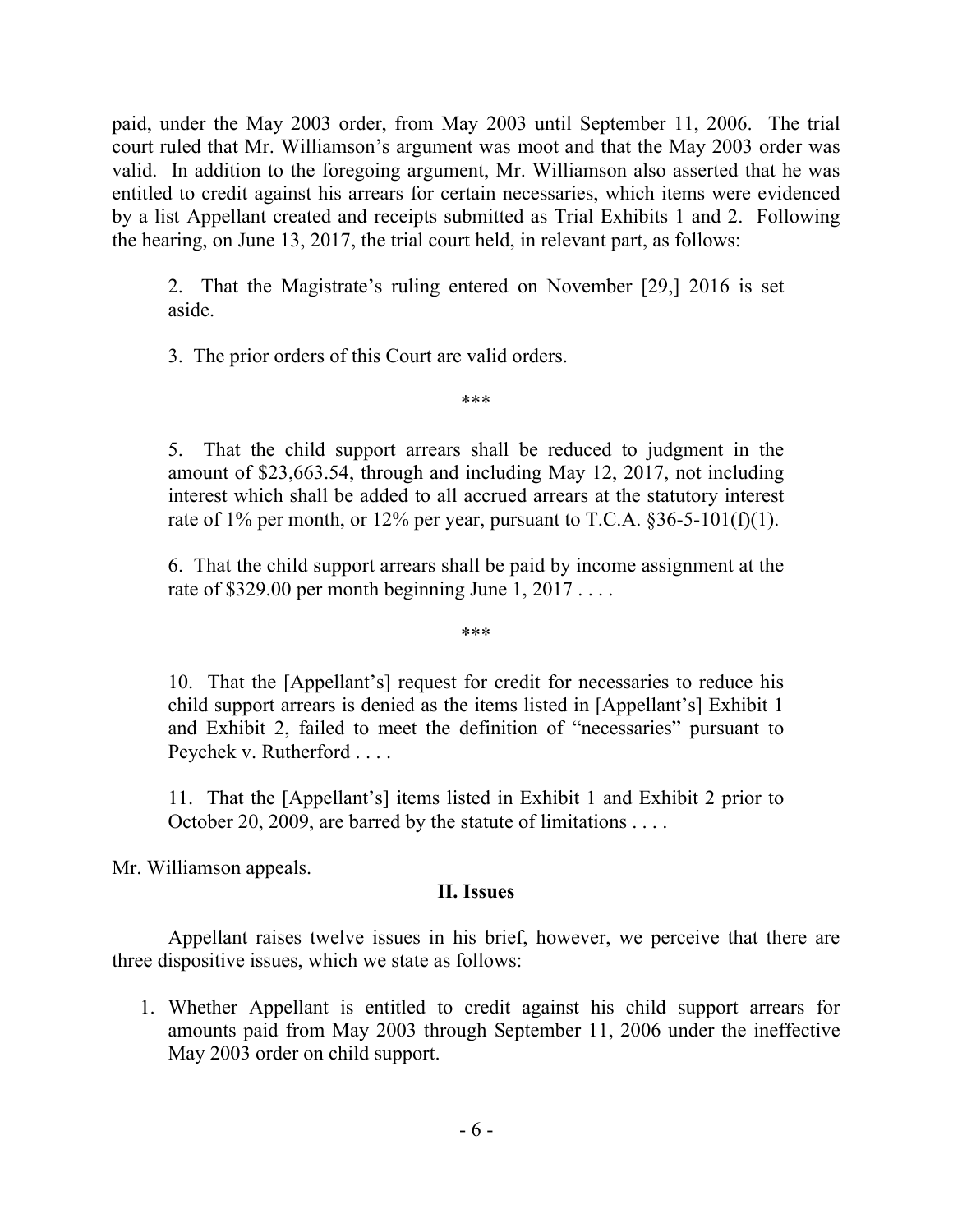- 2. Whether the trial court erred in setting Appellant's child support arrearage at \$23,663.54.
- 3. Whether the trial court erred when it denied Appellant credit for expenses for necessaries.

#### **III. Standard of Review**

This case was tried without a jury. Therefore, we review the trial court's findings of fact *de novo* with a presumption of correctness unless the evidence preponderates otherwise. Tenn. R. App. P. 13(d). The trial court's conclusions of law, however, are reviewed *de novo* and "are accorded no presumption of correctness." *Brunswick Acceptance Co., LLC v. MEJ, LLC*, 292 S.W.3d 638, 642 (Tenn. Ct. App. 2008). Furthermore, while we are cognizant of the fact that Mr. Williamson is representing himself in this appeal, it is well-settled that "pro se litigants are held to the same procedural and substantive standards to which lawyers must adhere." *Brown v. Christian Bros. Univ.*, 428 S.W.3d 38, 46 (Tenn. Ct. App. 2013). This Court has held that "[p]arties who choose to represent themselves are entitled to fair and equal treatment by the courts." *Hodges v. Tenn. Att'y Gen*., 43 S.W.3d 918, 920 (Tenn. Ct. App. 2000) (citing *Paehler v. Union Planters Nat'l Bank, Inc*., 971 S.W.2d 393, 396 (Tenn. Ct. App. 1997)). Nevertheless, "courts must not excuse pro se litigants from complying with the same substantive and procedural rules that represented parties are expected to observe." *Young v. Barrow*, 130 S.W.3d 59, 63 (Tenn. Ct. App. 2003) (citing *Edmundson v. Pratt*, 945 S.W.2d 754, 755 (Tenn. Ct. App. 1996); *Kaylor v. Bradley*, 912 S.W.2d 728, 733 n.4 (Tenn. Ct. App. 1995)).

#### **IV. Argument**

### **1. Validity of the May 2003 Order**

In his current appeal, Appellant argues that he is entitled to a credit against his child support arrearage for the child support he paid from 2003 through 2006 when a child support order was signed but was not yet *effective* due to mistakes by the Shelby County Juvenile Court Clerk's Office. While it is true that, in *Williamson I*, this Court held that "none of the court orders under P155 or P658 were [f]inal or [e]ffective orders," as stated in *Williamson II*, on remand from *Williamson I*, the trial court corrected the clerical issues with the May 2003 order and the order "became final on September 11, 2006." Although Mr. Williamson was entitled to appeal the corrected order, the time for filing such appeal expired thirty days after September 11, 2006. Tenn. R. App. P. 4(a) ("[T]he notice of appeal required by Rule 3 shall be filed with the clerk of the appellate court within 30 days after the date of entry of the judgment appealed from. . . ."). As noted above, in *Williamson II***,** Mr. Williamson appealed only the issue of custody but did not appeal the amount of child support. Had Mr. Williamson appealed the order on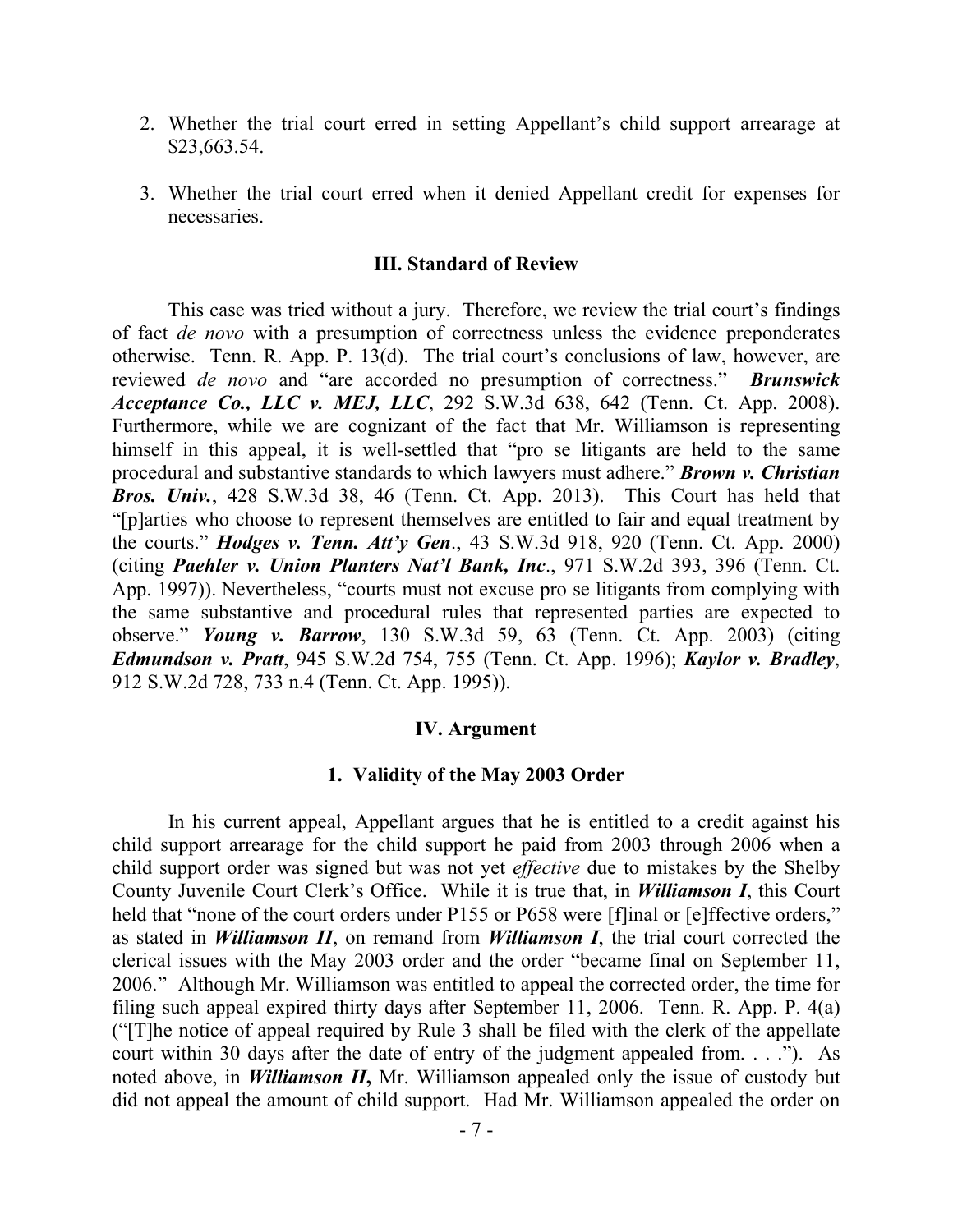child support within thirty days of September 11, 2006, he could have raised the question of whether he was entitled to credit for amounts paid under the ineffective May 2003 order. Having failed to appeal the amount of child support within the thirty-day time period, we agree with the trial court that the issue of whether the May 2003 order required Mr. Williamson to pay child support is waived.

Nonetheless, even if we assume, *arguendo*, that this issue is appealable at this late date, and even if we go so far as to assume that there was no valid court order on child support from May 2003 until September 11, 2006, this fact, alone, does not relieve Appellant of his obligation to support the Child during this time. Tennessee Code Annotated section 36-1-102(1)(H) states that "every parent who is eighteen (18) years of age or older is presumed to have knowledge of a parent's legal obligation to support such parent's child or children." A parent's obligation to support his or her child exists regardless of a court order requiring the parent to pay support. *In re Shandajha A. G*., No. E2012-02579-COA-R3-PT, 2013 WL 3787594, \*8 (Tenn. Ct. App. July 17, 2013). *See also In re M.A.C.*, No. M2007-01981-COA-R3-PT, 2008 WL 2787763, at \*5 (Tenn. Ct. App. July 17, 2008) (citing Tenn. Code Ann. § 34-1-102(a)).As discussed by this Court in *State ex rel. Hayes v. Carter*, No. W2005-02136-COA-R3-JV, 2006 WL 2002577 (Tenn. Ct. App. July 6, 2006):

It is well settled in Tennessee that biological parents must, as a general matter, support their children until they reach the age of majority. *See* T.C.A. § 34-1-102(a), (b) (2001); *Smith v. Gore*, 728 S.W.2d 738, 750 (Tenn. 1987). Their support obligations are joint and several, and the extent of their obligations depends on their ability to provide support. . . . The parent's obligation to support, as well as the child's right to support, exist regardless of whether a court order exists, and regardless of whether the parents were ever married.

*Id.* at <sup>\*2</sup>. Accordingly, even in the absence of a valid court order on child support from May 2003 until September 11, 2006, Mr. Williamson would still be liable for child support. Accordingly, like the trial court, we conclude that Appellant's argument that he is entitled to credit against arrears for child support paid from 2003 until 2006 is unpersuasive. $1$ 

 $\overline{a}$ 

<sup>&</sup>lt;sup>1</sup> Through this appeal, Appellant also attempts to re-litigate the amounts of his child support obligations throughout the years. In his brief and at oral argument, Appellant argued that the trial court was "telling [Appellant] to pay way more than [he] was making;" that it never took "into account the statutory limits of [Appellant]'s income when it set child support amounts;" and that it did not consider Appellant's wages at the time of the orders. Appellant essentially attempts to re-litigate how his prior child support obligations were calculated. While Appellant may disagree with these orders, he has not appealed them. Regardless, this Court has no power to retroactively modify a child support order. Accordingly, we will consider only those issues that were decided in the May 12, 2017 order. Any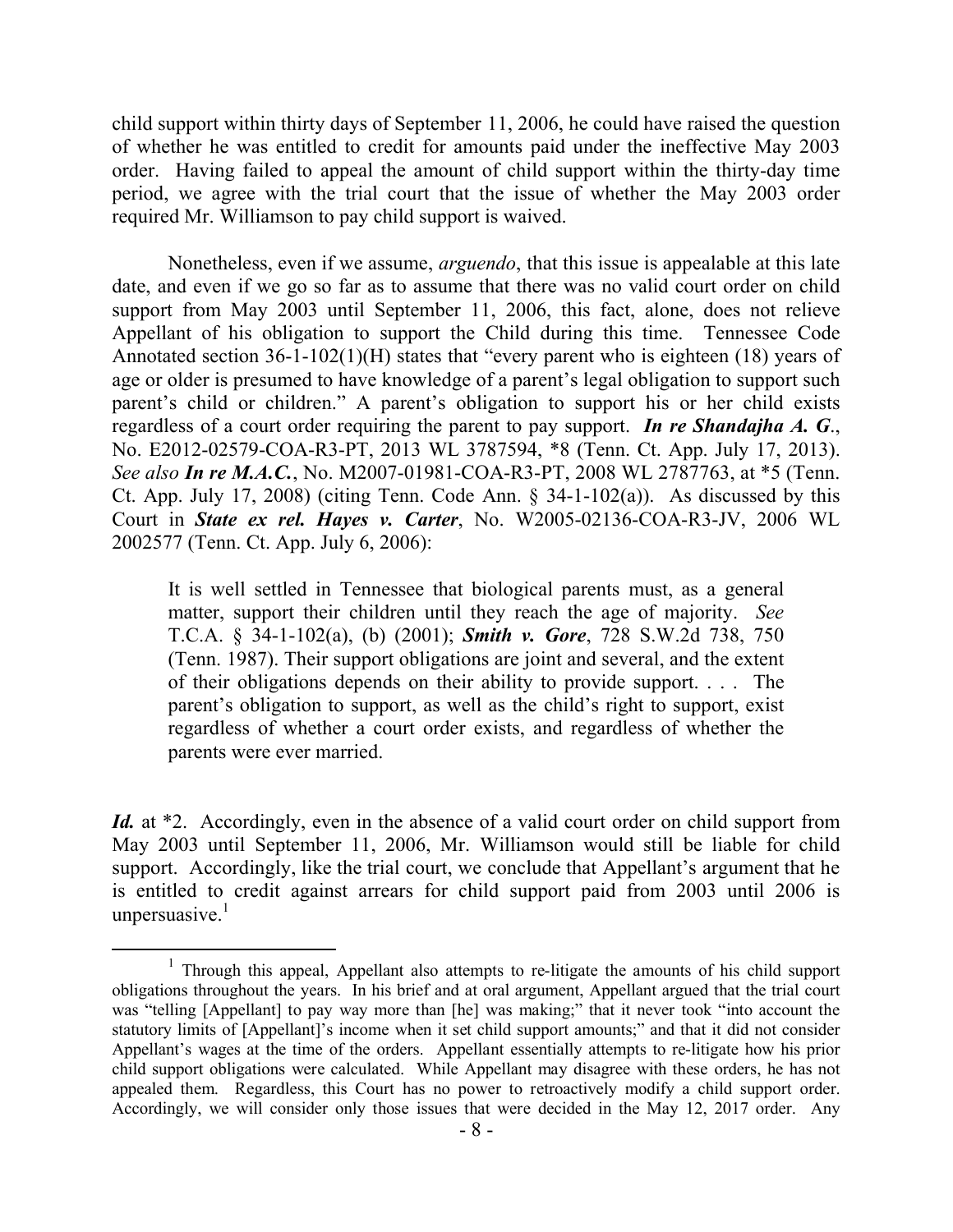### **2. Amount of Arrearage**

As set out in context above, at the hearing on this case, Mr. Williamson's attorney stipulated to \$23,663.54 in child support arrears. Having determined that Mr. Williamson is not entitled to a credit against his arrears for child support paid in the absence of a valid court order, his attorney's stipulation is binding on him. An attorney may stipulate as to virtually any matter at trial, and such stipulation is binding upon the client. *Gordon's Transports, Inc. v. Bailey*, 294 S.W.2d 313, 329 (Tenn. Ct. App. 1956). Further, stipulations are to be enforced unless there is a showing that the stipulation is obtained by fraud or mistake. *Phillips v. Pittsburgh Consolidated Coal Co.*, 541 S.W.2d 411 (Tenn. 1976); *Bearman v. Camatsos*, 385 S.W.2d 91, 93 (Tenn. 1964). The only question is whether Mr. Williamson is entitled to a credit against the \$23,663.54 for necessaries. We now turn to address that issue.

### **3. Credit for Necessaries**

Trial courts have no authority to forgive any portion of a child support arrearage prior to the filing of a petition to modify the child support obligation. Such forgiveness constitutes an unlawful retroactive modification of a valid child support order. *See State ex rel. Estes v. Estes*, No. E2011-01067-COA-R3-CV, 2012 WL 826595, at \*4-5 (Tenn. Ct. App. Mar. 13, 2012); *State ex rel. Whitley v. Lewis*, 244 S.W.3d 824, 829-30 (Tenn. Ct. App. 2007); *Buettner v. Buettner*, 183 S.W.3d 354, 358 (Tenn. Ct. App. 2005); *Brown v. Heggie*, 876 S.W.2d 98, 101 (Tenn. Ct. App. 1993).

Although a trial court may not retroactively modify a parent's support obligation, trial courts may give credit against a parent's child support arrearage where the parent provides necessaries for the child. *See Peychek v. Rutherford*, No. W2003-01805-COA-R3-JV, 2004 WL 1269313, at \*4 (Tenn. Ct. App. June 8, 2004); *Brownyard v. Brownyard*, No. 02A01-9803-CH-00063, 1999 WL 418352 (Tenn. Ct. App. June 22, 1999); *Hartley v. Thompson*, 01A01-9502-CV-00044, 1995 WL 296202 (Tenn. Ct. App. May 17, 1995); *Oliver v. Oczkowicz*, No. 89-396-II, 1990 WL 64534 (Tenn. Ct. App. May 18, 1990).

"In order to maintain a successful claim for necessaries, [the parent seeking the claim] 'must prove: (1) that the child needed the particular goods or services that were provided, (2) that [Mother] had a legal obligation to provide the goods or services, (3) that [Mother] failed to provide the goods or services, and (4) the actual cost of these goods or services.'" *Peychek*, 2004 WL 1269313 at \*4*.* (quoting *Hooper v. Moser*, M2001-02702-COA-R3-CV, 2003 WL 22401283, at \*3 (Tenn. Ct. App. Oct. 22, 2003)). The rationale is that a credit against a child support arrearage is not a retroactive modification of support but is given in recognition "that the obligor parent provided the

 $\overline{a}$ 

arguments or issues regarding matters adjudicated in previous orders are specifically pretermitted.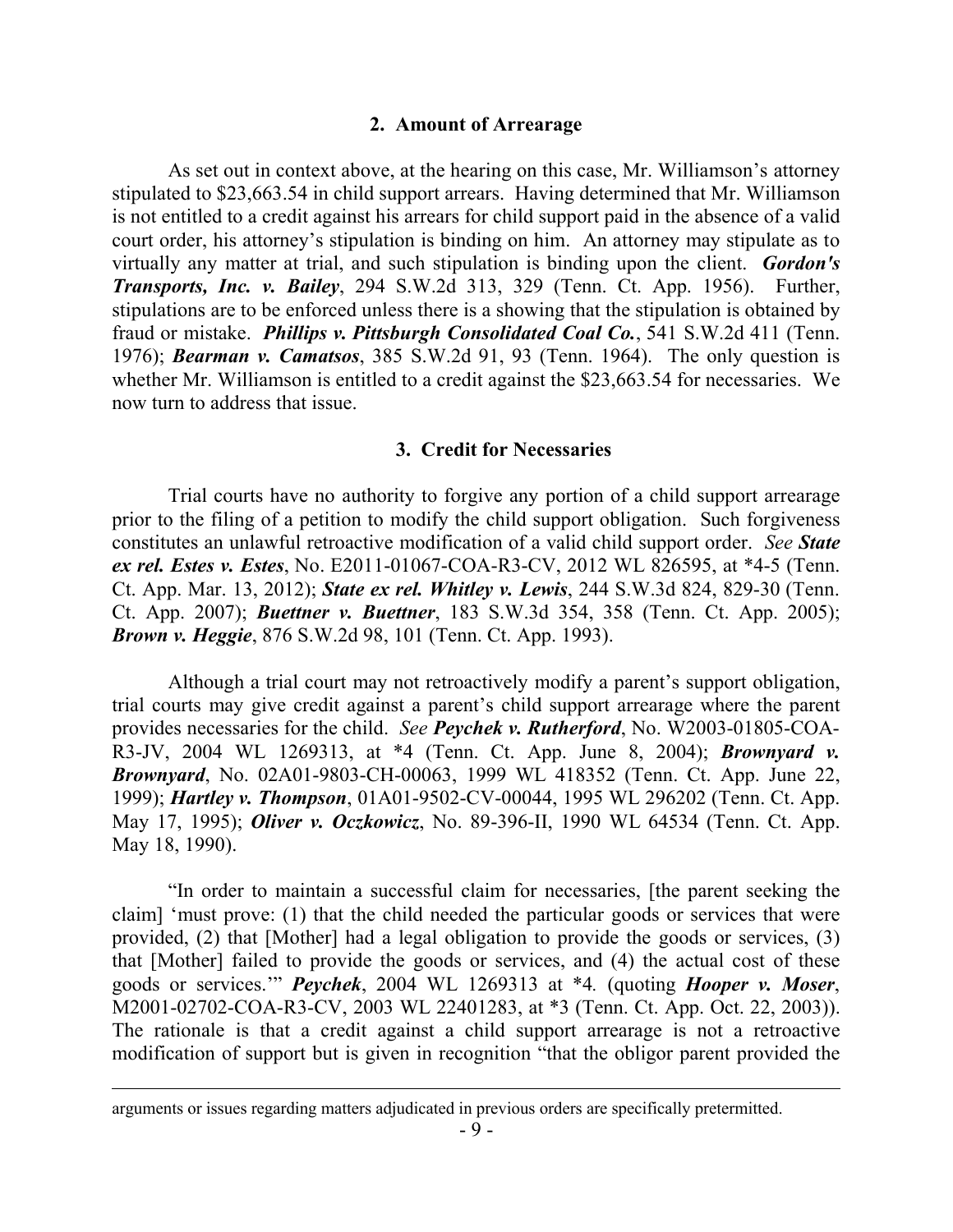support the court ordered in the first place." *Id.* (citing *Netherton v. Netherton*, No. 01- A-01-9208-PB00323, 1993 WL 49556, at \*2 (Tenn. Ct. App. Feb. 26, 1993)).

Turning to the record, the trial court admitted two exhibits at the hearing regarding necessaries. Exhibit 1 is a list, which Appellant created, outlining alleged expenditures Appellant made on behalf of M.A.W. The list dates back to 2003 and totals \$27,690.01. The expenses include, but are not limited to, money spent on "Gasoline," "Travel," "Entertainment," "Gift," "Dining Out," "Groceries," "Medical," "Clothing," "Toiletries," "Camp," "Furniture," "Insurance" and "Summer Enrichment." Exhibit 2 contains two receipts from Walgreens. The first receipt is for \$16.42 for Zyrtec. The second receipt, time stamped about 3.5 hours after the first receipt, is an "exchange receipt" totaling \$0.00. Appellant alleges that he is entitled to a credit against his arrears for the expenses set out in these exhibits; because Exhibit 1 outlines expenses totaling more than the arrearage amount, Mr. Williamson ostensibly contends that he owes nothing in arrears. The trial court disagreed.

Turning to the record, the trial court limited its review of "necessaries" to items listed after October 20, 2009, and subsequently denied Appellant's request for credit. Citing two of this Court's opinions, *Martin v. Martin*, No. W2014-01007-COA-R3-CV, 2015 WL 2400583, at \*6 (Tenn. Ct. App. May 20, 2015) and *Hooper*, 2003 WL 22401283, at \*4, the trial court determined that the statute of limitations barred review of "necessaries" provided more than six years prior. We have previously determined that lawsuits seeking credit for payment of "necessaries" must be commenced within six years after the necessaries are provided because such suits sound in contract. *Hooper*, 2003 WL 22401283, at \*4; *see also* Tenn. Code Ann. § 28-3-109(a)(3). Therefore, we conclude that the trial court correctly denied any "necessaries" purchased more than six years prior to the trial court's review.

Under *Peychek*, 2004 WL 1269313, the trial court determined that the items that were purchased within the six year time limit (and so could still be considered by the trial court) failed to meet the definition of necessaries. Specifically, the trial court found that "[Mother] testified she provided clothing, shoes, medication, and necessaries for the child. The items claimed by [Appellant] on Exhibits 1 and 2 were not necessaries which [Mother] had a legal right to provide and failed to provide."

We agree with the trial court that the items on Exhibits 1 and 2 were not necessaries because Mother provided M.A.W. with the goods and services she had a legal obligation to provide. She testified that she provided M.A.W. with appropriate housing, transportation, and attended to his medical needs. Mother also testified that when M.A.W. would visit his father during the summer she would pack his suitcase with "things he needed for the summer - - the swimming suits, shorts, all those necessities - toothbrush, hairbrush, all those things." Regarding clothing and other necessaries, Mother stated: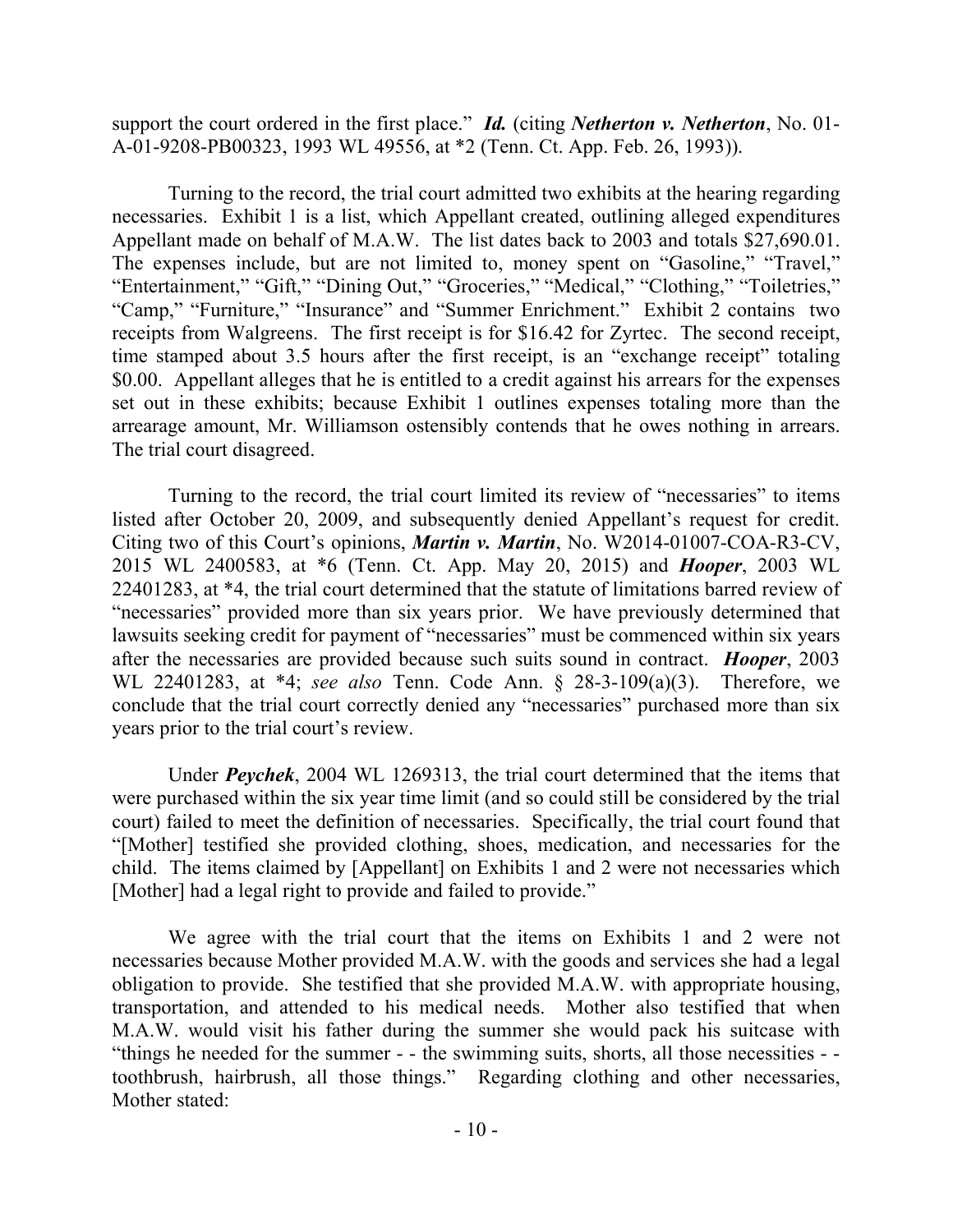Q: . . . Now, would your son come back from the visits with the clothing that his father had purchased for him during the summer?

A: Yes, he would purchase things for him for the summer, yes.

Q: Okay. And were those things enough to - - enough to meet his clothing needs for the entire rest of the school year, for instance?

A: No. You're talking about a child[.] [T]hey're constantly growing, they're constantly changing.

Q: Yes, ma'am.

A: I mean, my son started high school. He would go from a size 36 to a 32 because he's playing in the band, and he dropped so much weight, you know, so we had to buy a whole new wardrobe, you know, so things like that.

\*\*\*

Q: Okay. Did you ever call Mr. Williamson and ask him to purchase the clothing because you couldn't purchase the clothing?

A: No.

Q: . . . [D]id Mr. Williamson ever call you while the child was there for the summer?

A: No.

Appellant failed to meet his burden to show that M.A.W. needed the goods or services Appellant provided in Exhibits 1 and 2. Furthermore, Appellant did not show that Mother failed to provide M.A.W. with the goods or services that she had a legal obligation to provide. Accordingly, Mr. Williamson is not entitled to credit.